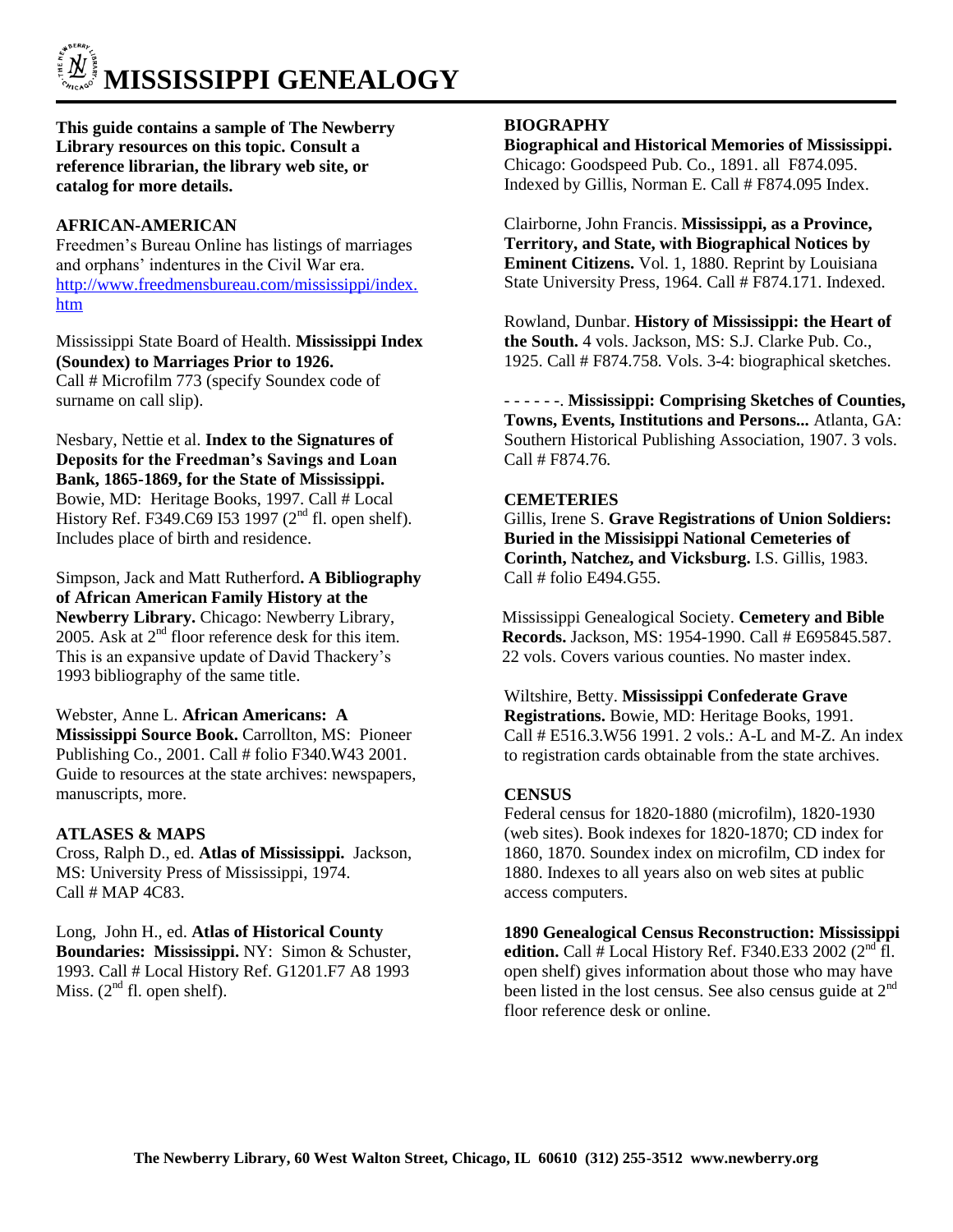Slave schedules for 1850, 1860 on microfilm. *Indexes only* to mortality schedules 1850-1880. 1890 veterans schedule on microfilm; indexed by Dilts, Bryan Lee, **Mississippi 1890 Census Index of Civil War Veterans or Their Widows**, North Salt Lake, UT: Heritage Quest, 2001. Call # E494.D582 2001.

## **DIRECTORIES**

# **Natchez, 1844, 1928. Vicksburg, 1844, 1860-1,**

**1921.** For other cities, see binder at 2<sup>nd</sup> fl. reference desk or online see:

[http://www.newberry.org/genealogy/citydirholdings.](http://www.newberry.org/genealogy/citydirholdings.pdf) [pdf](http://www.newberry.org/genealogy/citydirholdings.pdf)

#### **GUIDES AND GENERAL WORKS**

Brieger, James F. **Hometown Mississippi.** Historical & Genealogical Association of Mississippi, 1980. Call # Local History Ref. F339.B74 1980  $(2<sup>nd</sup>$  fl. open shelf). Gazetteer.

Henderson, Thomas W. **Guide to Official Records in the Mississippi Department of Archives and History.** Jackson: MS Department of Archives and History, 1975. Call # fF874.39.

Lipscomb, Anne S. and Kathleen S. Hutchison. **Tracing Your Mississippi Ancestors.** Jackson, MS: University Press of Mississippi, 1994. Call # Local History Ref. F340.L56 1994  $(2<sup>nd</sup>$  fl. open shelf).

McLemore, Richard A. **A History of Mississippi.**  Hattiesburg, MS: University and College Press of Mississippi, 1973. 2 vols. Call #F874.54.

Mississippi Library Commission. **Mississippiana.** Jackson, MS: 1971. 2 vols. Call # fF874.582. Vol. 2 is union list of news-papers in the state and their publication histories.

#### **LAND RECORDS**

Hahn, Marilyn Davis. **Old St. Stephen's Land Office Records and American State Papers, Public Lands, Vol. 1, 1768-1888.** Easley, SC: Southern Historical Press, 1983. Call #F325.B37 1983.

Lowrie, Walter, ed. **Early Settlers of Mississippi as Taken from Land Claims in the Mississippi Territory.** Easley, SC: Southern Historical Press, 1986. Call # F340.F27 1986. To 1837.

Rowland, Eron Opha**. "Mississippi's colonial population and land grants."** Mississippi Historical Society Publications, Vol. 1, pp. 405-428. Call # F874.581. V.1.

#### **MILITARY**

Parkes, Nancy. **Mississippi Daughters [of American Revolution] and Their Ancestors.** Starkville, MS: Starkville Publishing Co., 1965. Call # E695845.66.

Rowland, Dunbar. **Military History of Mississippi, 1803- 1908.** Spartanburg, SC: Reprint Co., 1978. Call # F341.M58 1978. Bulk pertains to Civil War. Indexed.

Rowland, Mrs. Eron Opha. **"Rolls of Mississippi Commands in the War of 1812,"** pp. 157-233. Mississippi Historical Society Publications, Vol. 4. Jackson, MS: 1921. Call # F874.581 v. 4. Includes slaves who accompanied masters. No index.

Watkins, Raymond W. **Deaths of Confederate Soldiers in Confederate Hospitals.** Meridian, MS: Lauderdale County Dept. of Archives & History, 1989. Call # folio E548.W37 1989. Lists from eight hospitals in the state.

Wiltshire, Betty. **Mississippi Confederate Pension Applications.** Carrollton, MS: Pioneer Publishing Co., 1994. 3 vols. (A-G, H-O, P-Z). Call # F340.W5417 1994.

#### **NATIVE AMERICANS**

Bowen, Jeff. **Choctaw of Mississippi Indian Census 1929-1932, with Birth and Death records, 1924-1932**. Signal Mountain, TN: Mountain Press, 1997. Call # Ayer Folio E99.C8B63 1997.

-------. **Mississippi Choctaws Indian Census with Births, Deaths and Marriages 1933-1939.** Signal Mountain, TN: Mountain Press, 1997. Call # Folio E99.C8B68 1997.

Carson, James T. **Searching for the Bright Path: the Mississippi Choctaws from Prehistory to Removal.**  Lincoln, NE: University of Nebraska Press, 1999. Call # Ayer E99.C8C33 1999.

Kidwell, Clara Sue. **Choctaws and Missionaries in Mississippi, 1818-1918.** Norman, OK: University of Oklahoma Press, 1995. Call # Ayer E99.C8 K53 1995. Good bibliography on many aspects of Choctaw history.

#### **PERIODICALS**

Indexed in PERSI (Periodical Source Index). Ask at 2nd floor reference desk for help.